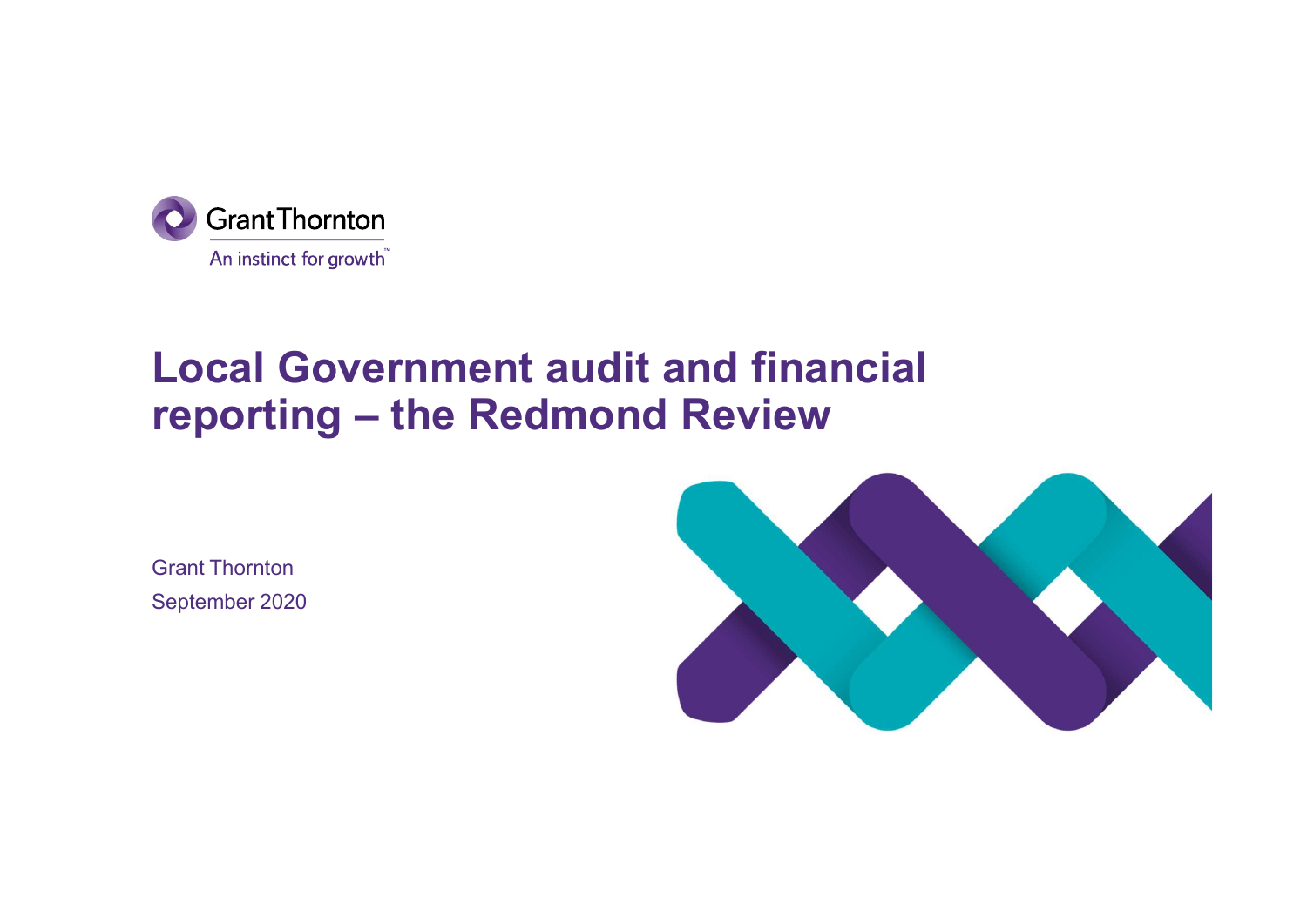# The Redmond Review – scope and purpose<br><sub>Scope</sub> The Redmond Review – scope and purpose<br>Scope<br>• Launched September 2019. Views by December 2019<br>• Led by Sir Tony Redmond, former President of CIPFA The Redmond Review — scope and purpose<br>
• Launched September 2019. Views by December 2019<br>• Led by Sir Tony Redmond, former President of CIPFA<br>
Purpose – to assess The Redmond Review – scope and<br>Scope<br>• Launched September 2019. Views by December 20<br>• Led by Sir Tony Redmond, former President of CIP<br>Purpose – to assess<br>• Effectiveness of audit in local authorities<br>• Transparency of fi The Redmond Review - scope a<br>
Scope<br>
• Launched September 2019. Views by December 20<br>
• Led by Sir Tony Redmond, former President of CIPP<br>
Purpose – to assess<br>
• Effectiveness of audit in local authorities<br>
• Transparency The Redmond Review - scope and<br>
Scope<br>
• Launched September 2019. Views by December 2019<br>
• Led by Sir Tony Redmond, former President of CIPFA<br>
Purpose - to assess<br>
• Effectiveness of audit in local authorities<br>
• Transpar

#### **Scope**

- 
- Launched September 2019. Views by De<br>• Led by Sir Tony Redmond, former Preside<br>Purpose to assess<br>• Effectiveness of audit in local authorities<br>• Transparency of financial reporting<br>Publication<br>• 8 September 2020

- 
- 

# Publication

© 2019 Grant Thornton UK LLP. | Public 2

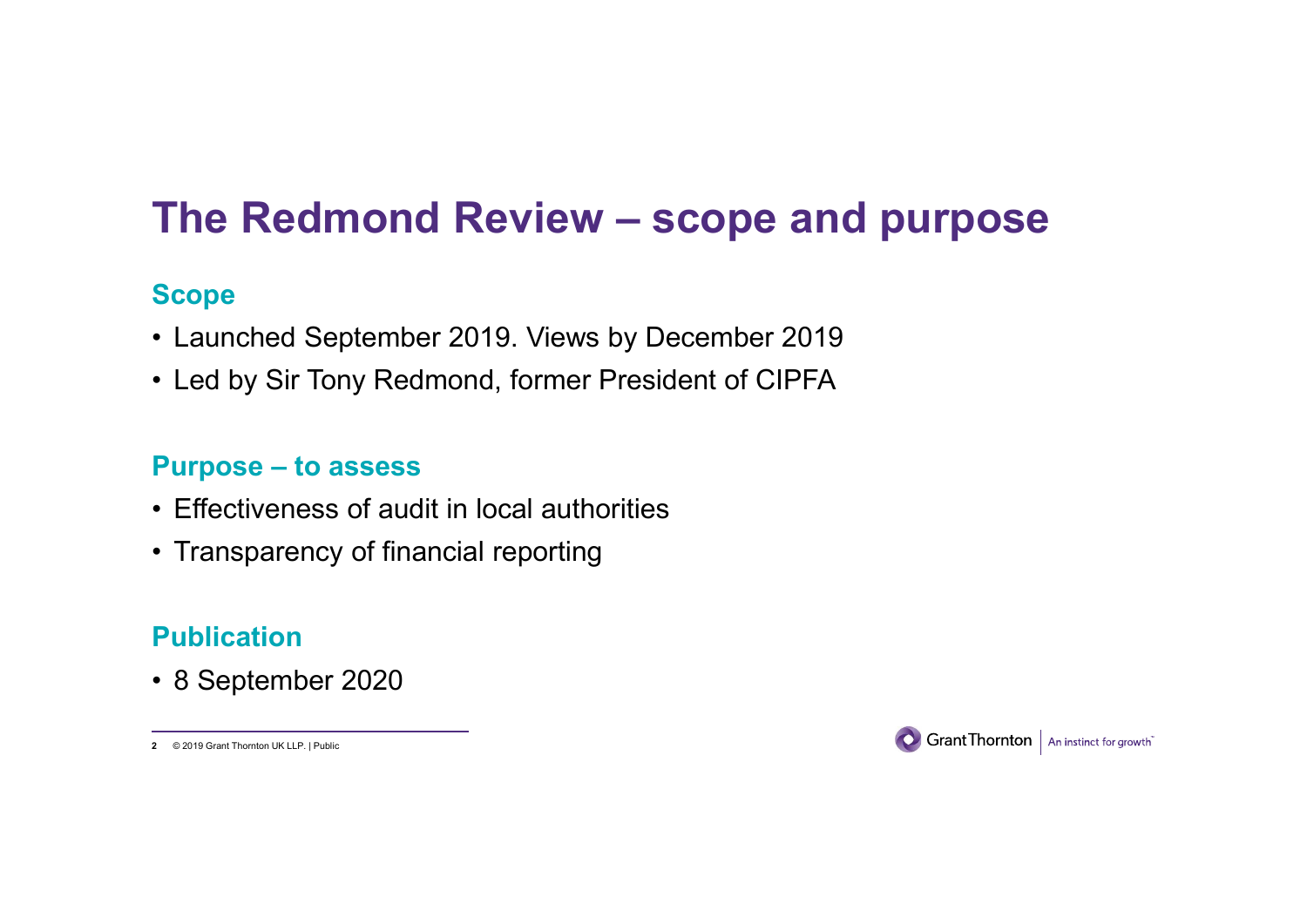# The system is not working



The current local audit arrangements fail to deliver, in full, policy objectives underpinning the 2014 Act.

As a result, the overriding concern must be a lack of coherence and public accountability within the existing system.

The local audit market is very fragile. The current fee structure does not enable auditors to fulfil the role in an entirely satisfactory way.

Without prompt action to implement the recommendations, there is a significant risk that the firms currently holding local audit contracts will withdraw from the market.

3 © 2019 Grant Thornton UK LLP. | Public



Grant Thornton | An instinct for growth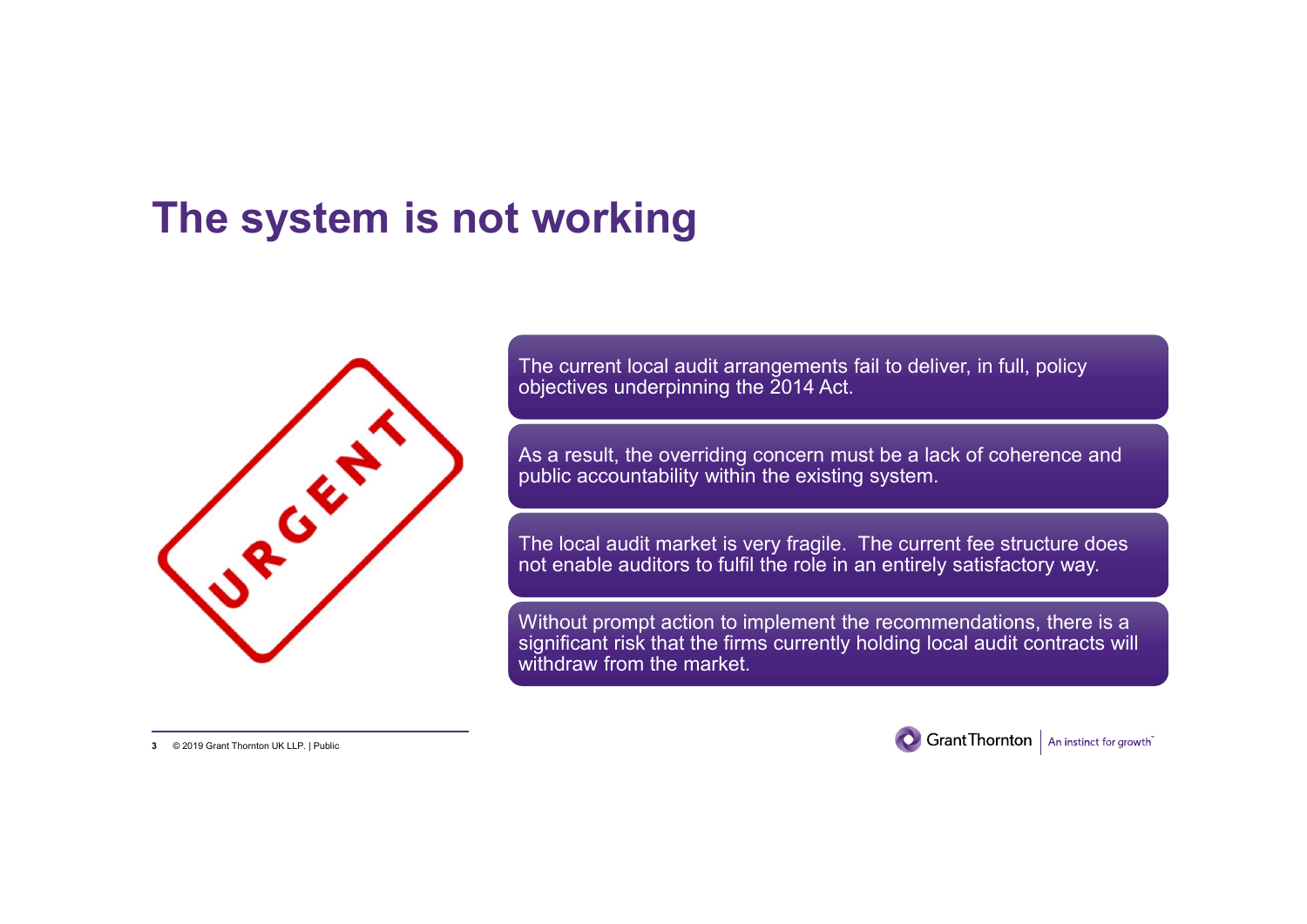# Sir Tony's Recommendations

## A call for action

- Sir Tony's Recommendations<br>- A call for action<br>- A new regulator the Office of Local Audit and Regulation to replace the<br>FRC and PSAA<br>- Scope to increase fees The current fee structure for local audit be revised FRC and PSAA
- Sir Tony's Recommendations<br>
A call for action<br>
 A new regulator the Office of Local Audit and Regulation to replace the<br>
FRC and PSAA<br>
 Scope to increase fees The current fee structure for local audit be revised<br>
(i. (i.e. increased) to ensure that adequate resources are deployed to meet the full extent of local audit requirements
- Move back to a September deadline The deadline for publishing audited local authority accounts be revisited with a view to extending it to 30 September from 31 July each year

4 © 2019 Grant Thornton UK LLP. | Public

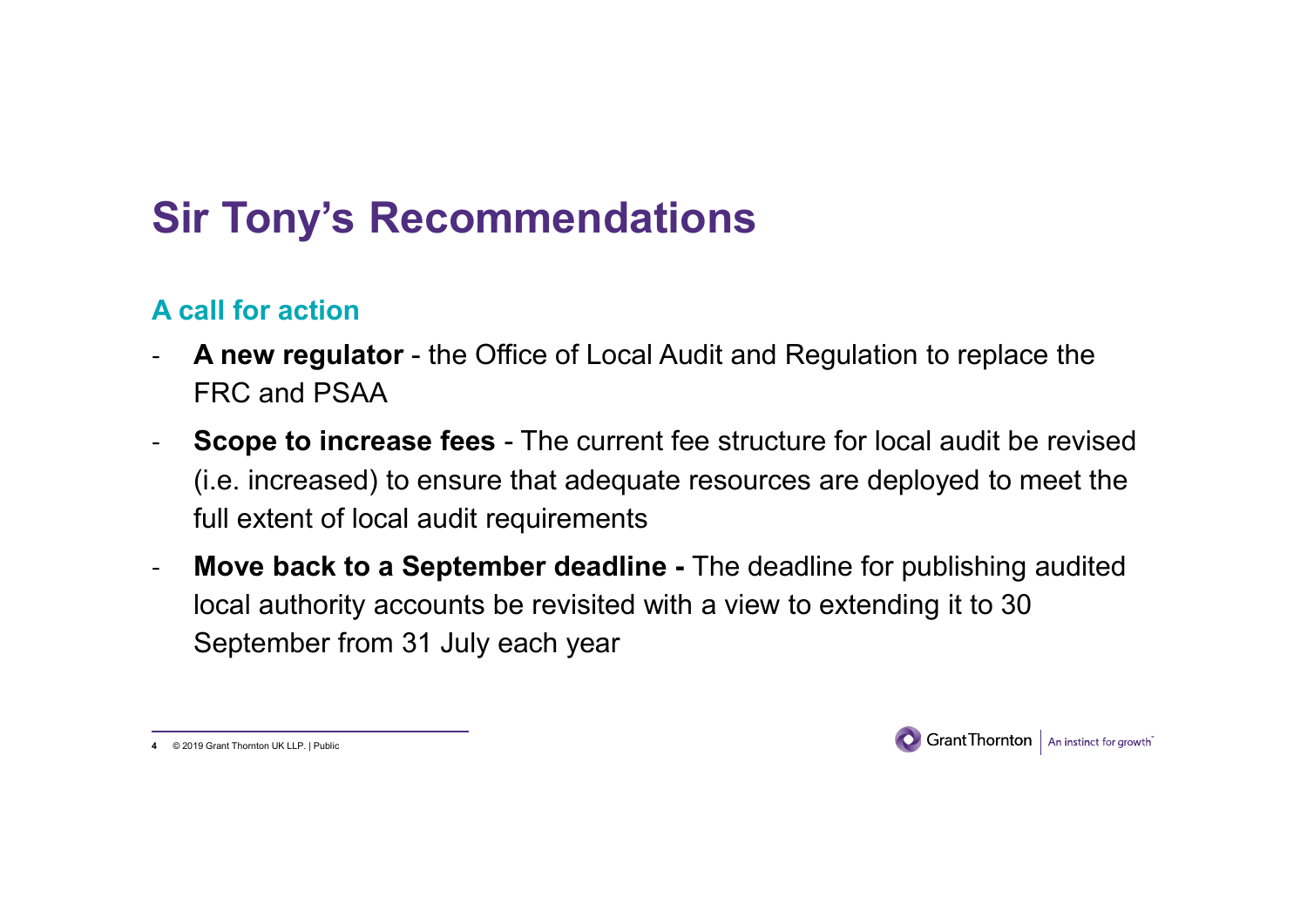# Sir Tony's Recommendations

### A call for action

- Sir Tony's Recommendations<br>A call for action<br>- Accounts simplification CIPFA/LASAAC be required to review the<br>statutory accounts to determine whether there is scope to simplify the<br>presentation of local authority account statutory accounts to determine whether there is scope to simplify the presentation of local authority accounts
- recognition of the role of authorities in improving governance and reporting and
- development of audited and reconciled accounts summaries.



<sup>5 © 2019</sup> Grant Thornton UK LLP. | Public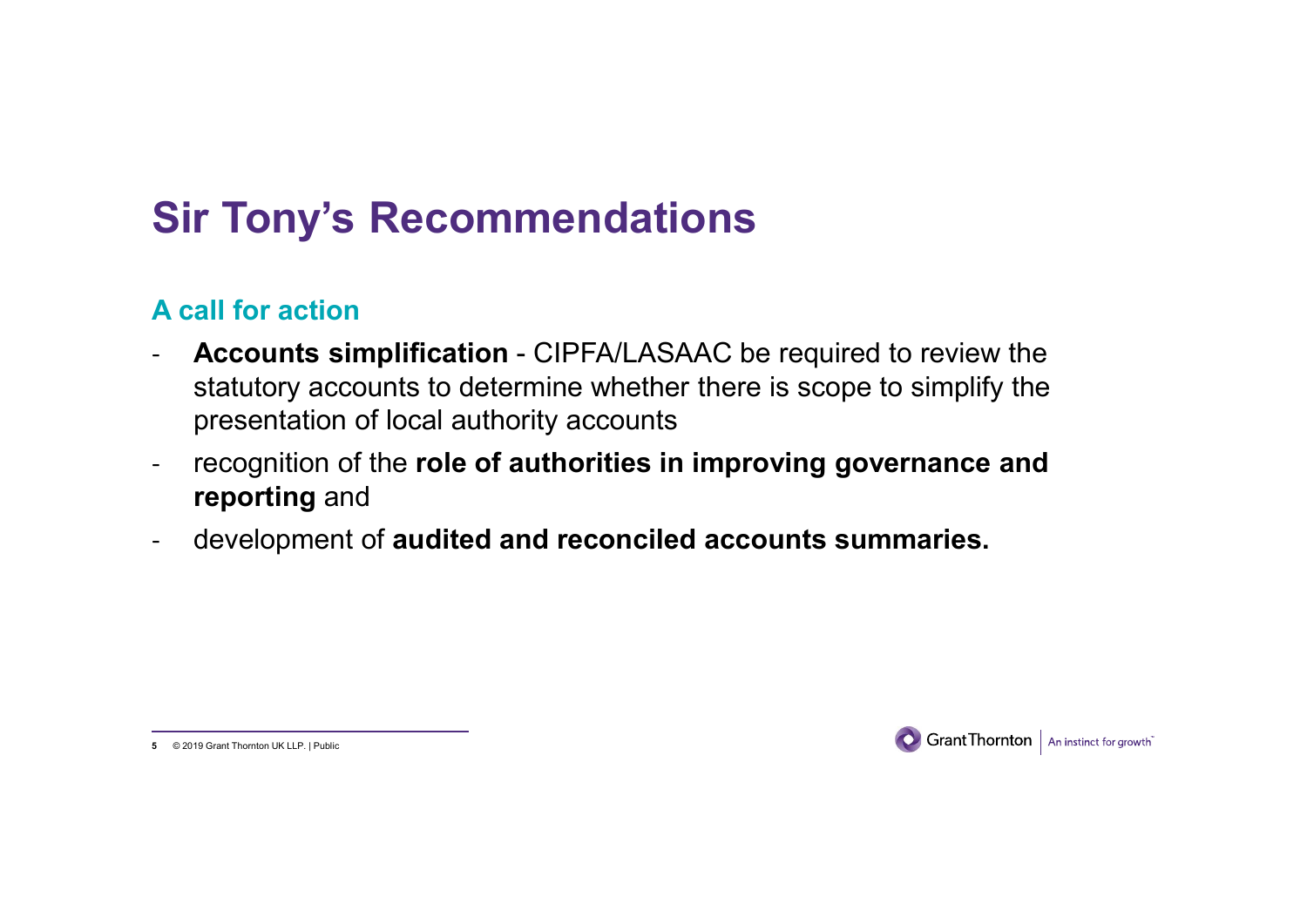#### Grant Thornton's View

Sir Tony Redmond's report provides a clear road map to secure appropriate scrutiny and a sustainable future for local government audit. Reinforcing transparency and accountability is critical in protecting the interests of citizens who both fund and rely on the services delivered by local authorities. Introducing an Office of Local Audit and Regulation will **Grant Thornton's View**<br>Sir Tony Redmond's report provides a clear road map to secure<br>appropriate scrutiny and a sustainable future for local government audit.<br>Reinforcing transparency and accountability is critical in pro Grant Thornton's View<br>Sir Tony Redmond's report provides a clear road map to secure<br>appropriate scrutiny and a sustainable future for local government audit.<br>Reinforcing transparency and accountability is critical in prote forward to supporting Sir Tony and Government as this report progresses from recommendation to reality.